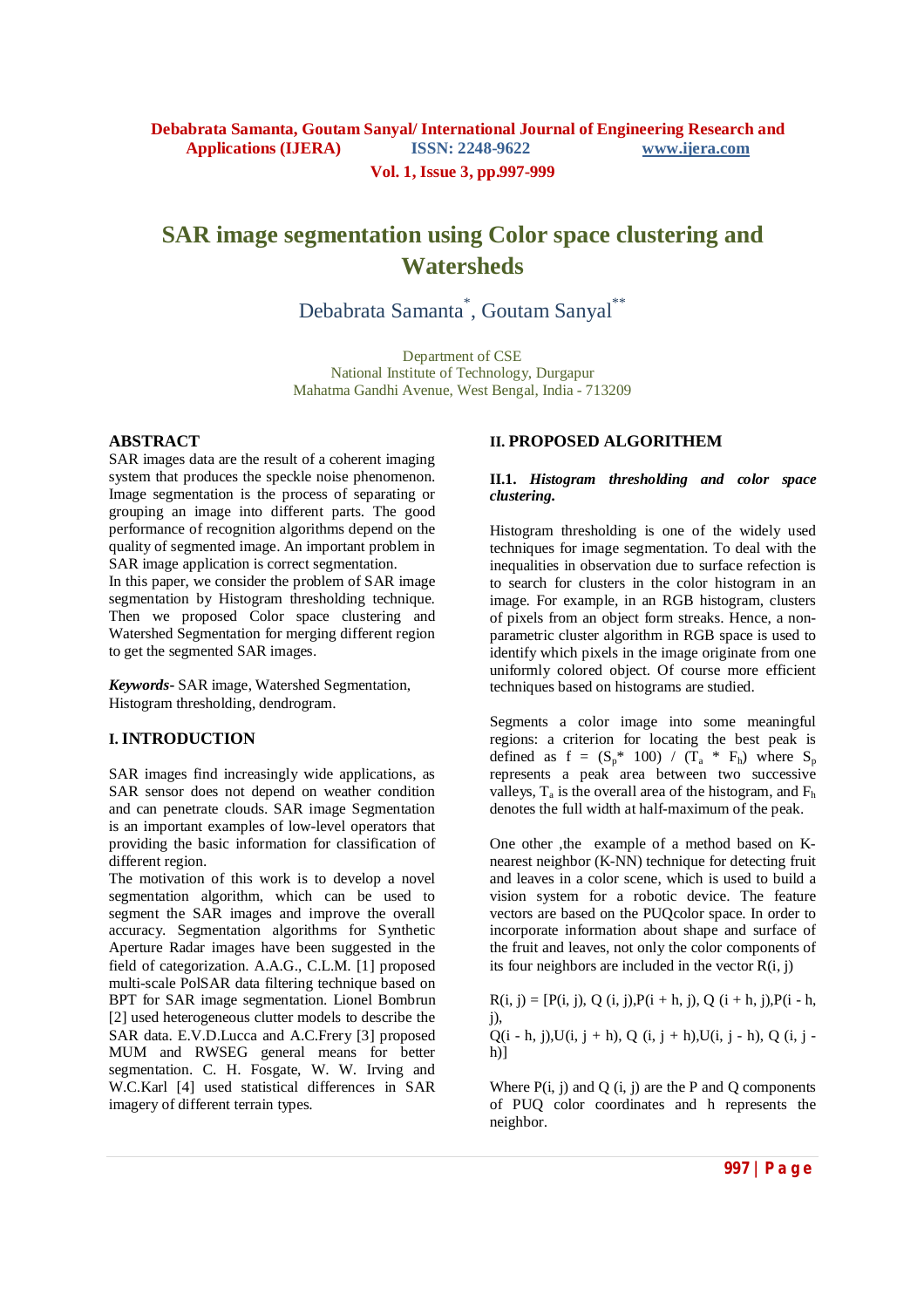# **Debabrata Samanta, Goutam Sanyal/ International Journal of Engineering Research and Applications (IJERA) ISSN: 2248-9622 www.ijera.com**

**Vol. 1, Issue 3, pp.997-999**

#### **II.2.** *Watershed Segmentation With Region Merging*

#### *A. Background*

Watershed algorithm can be described in view of simulating flooding water that fills up the valleys or merge in vaste plateaus. Watershed segmentation, the gradient image is viewed as a topographic relief that posses peaks and valleys. Mainly two rigorous approaches to watershed segmentation are based on:

first Rain-falling simulation and second Immersion simulation.

In this paper, we introduce the concept of immersion simulation that can be described as follows. Holes are pierced at the minima of the surface and the whole surface is slowly immersed in water. The water rises in through these holes and gets collected in the catchment basins. The watershed lines separate the catchment basins from one another and correspond to the boundaries in the image. The watershed lines when properly located enclose different regions which stand for a true segmentation of the original image.

After watershed segmentation of SAR images, i.e. prevent over segmentation. Furthermore, it has been pointed out that even if regularization is performed prior to gradient computation, the number of regions resulting from watershed segmentation is far from being acceptable. So, a region merging procedure is more than necessary.

#### *B. Region Merging*

In grayscale images, the region merging is relatively simple: neighboring regions that do not differ by more than a specified contrast value can be merged into each other.

We have rented from the field of agglomerative clustering. Each region is considered by a cluster characterized by the mean RGB vector of the pixels that belong to the region. That is each region has a vector attribute computed from the regularized image. The end result of these steps is a hierarchical tree or a dendrogram that consists of many up-side down U shape lines connecting nodes in a hierarchical tree.

We have observed that both region merging procedure operate equally well in reducing the number of segments to an acceptable value after watershed segmentation.

### **III. BLOCK DIAGRAM OF PROPOSED METHOLOGY**



#### **IV. EXPERIMENTAL RESULT**

Now SAR images are used to test proposed algorithm. First Histogram thresholding was calculated and Color space clustering for image. Now Watershed Segmentation and Region merging used for SAR image segmentation. The figure (Fig 1 to Fig 3) shows the original SAR images and the figure (Fig  $1(a)$  to Fig  $3(a)$ ) shows the segmented SAR images.